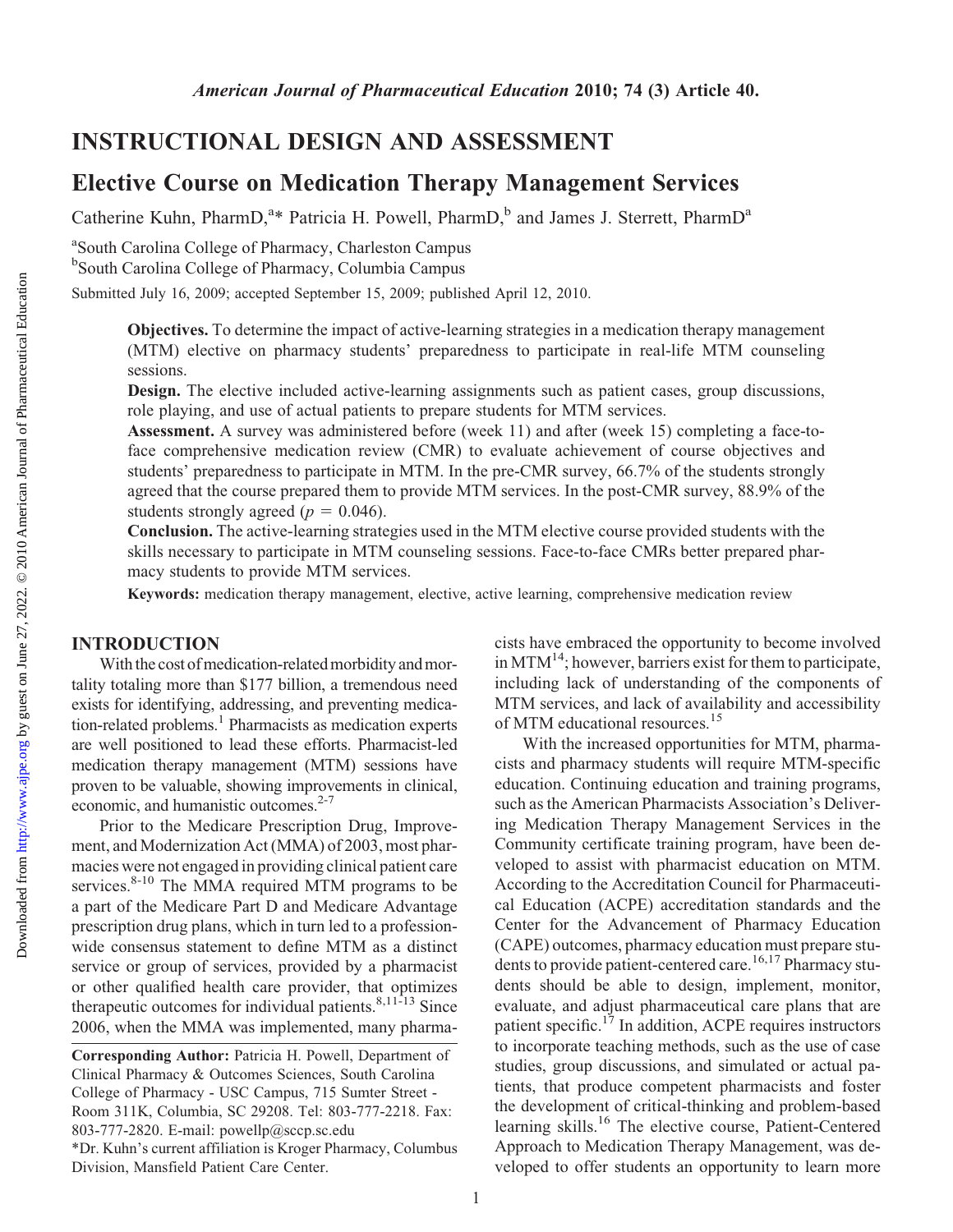### American Journal of Pharmaceutical Education 2010; 74 (3) Article 40.

about MTM and to prepare them for patient interaction by incorporating many of the active-learning strategies suggested by ACPE.

No previous studies have been performed to identify whether student pharmacists have been prepared or feel prepared to offer MTM based on current pharmacy curriculum. This study was designed to: (1) evaluate the fulfillment of the course objectives; (2) determine whether face-to-face comprehensive medication reviews provided by student pharmacists would improve the students' class experience; (3) determine whether the students felt the elective course prepared them to participate in real-life MTM counseling sessions; and (4) determine whether participation in the course influenced the student's decision to participate in MTM in the future.

### **DESIGN**

In 2009, the Patient-Centered Approach to Medication Therapy Management elective course was offered for the first time to doctor of pharmacy (PharmD) students at the South Carolina College of Pharmacy (SCCP), Charleston campus. The 2-credit elective course was designed to prepare students to counsel patients during the delivery of medication therapy management. The course required students to possess pharmacotherapy knowledge, therefore it was offered during the spring semester of their third year. By this point in the curriculum, the students were in their final semester of pharmacotherapy, having already completed 1 semester of self-care therapeutics, 5 semesters of a case-based course entitled Clinical Applications, and 2 semesters of pharmacotherapy.

Eighteen students were enrolled in the first offering of the course. The first 11 weeks of the course were held in the classroom setting and consisted of interactive lectures, group discussions, and in-class activities about various MTM topics (Table 1). The course objectives were designed around the highest levels of Bloom's Taxonomy of Learning to develop the students' problem-solving skills.18 The primary objective for each class session was to provide background about medication therapy management to prepare the students to perform reallife comprehensive medication reviews. Various activelearning techniques were used throughout the semester and counted as part of the students' in-class activity grade. Some of the techniques used to develop the students' critical-thinking skills included patient cases, group discussions, and role playing. (Examples of in-class activities are available upon request from the authors.) The last half-hour to hour of the class generally was used for inclass activities. No course textbook was required; instead, handouts developed by course instructors were used. Four

Table 1. Topics Covered in a Patient-Centered Approach to Medication Therapy Management (MTM) Elective

| Week | Topic(s)                                                                                 |
|------|------------------------------------------------------------------------------------------|
|      | Course Introduction and Expectations; Introduction                                       |
|      | to Medication Therapy Management                                                         |
| 2    | Effectively communicating with your MTM patient                                          |
| 3    | Financial issues for the MTM patient                                                     |
| 4    | Compliance/adherence issues for the MTM patient                                          |
| 5    | Testing/monitoring and device training for the MTM<br>patient                            |
| 6    | Self-care issues in the MTM patient                                                      |
| 7    | Developing and implementing an action plan;<br>communicating the action plan to patients |
| 8    | Communicating the action plan to providers                                               |
| 9    | Spring Break                                                                             |
| 10   | Incorporating clinical guidelines into MTM                                               |
| 11   | Recruiting MTM patients; preparing for your MTM<br>appointment                           |
| 12   | In-Person MTM                                                                            |
| 13   | In-Person MTM                                                                            |
| 14   | <b>Team Meetings</b>                                                                     |
| 15   | Group MTM Case Presentations                                                             |

instructors, with experience in clinical community pharmacy practice and medication therapy management, taught the course.

While role-playing activities were incorporated throughout the semester to simulate pharmacist-patient interactions, the course also expected the students to have face-to-face interactions with patients. Face-to-face interactions are beneficial because they ''optimize the pharmacist's ability to observe signs and visual cues to the patient's health problems and can enhance the patientpharmacist relationship."<sup>13</sup> At the end of the semester, on 2 separate occasions, the students visited a local senior center that hosted low-income and homeless patients. Students worked in teams of 3 to deliver MTM to 2 to 3 patients over the 2 weeks in which the class sessions were scheduled. During the patient visits, the students practiced the skills learned during class. Students performed a comprehensive medication review (CMR), developed a personal medication record (PMR) for the patient, and developed a medication action plan (MAP). The patients were encouraged to discuss the students' referrals or recommendations with their primary care provider. The students then prepared and presented their group MTM cases based on the patients seen at the senior center. Students completed peer evaluations of their team members and a take-home final examination to earn the remaining points toward their grade for the course.

Students' performance and knowledge were evaluated over the course of the semester by completion of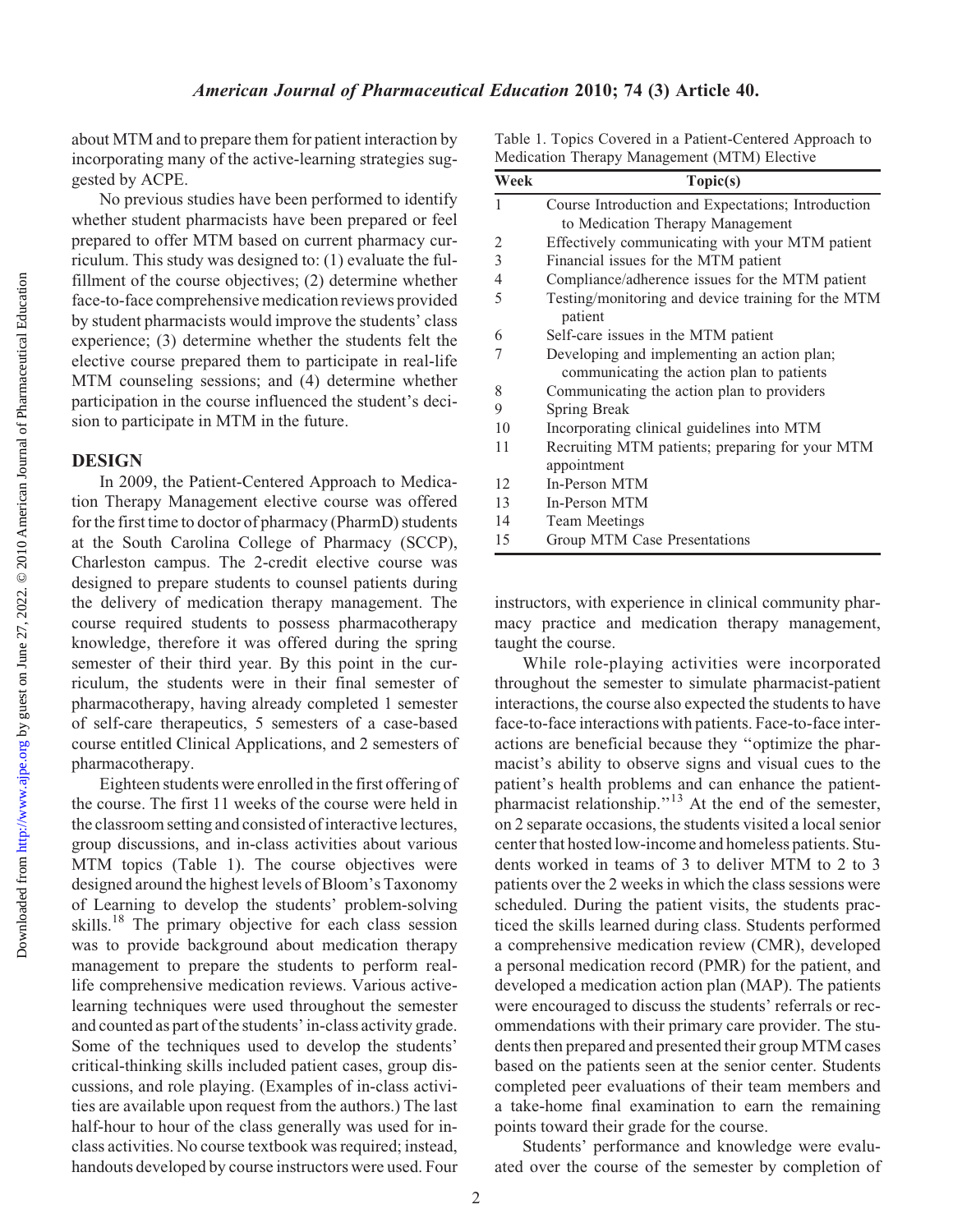Downloaded from

in-class activities, in-person CMRs, group MTM case presentations, and take-home final examinations. In-class activities were evaluated weekly for completeness and quality. Two community pharmacy faculty members supervised students performing CMRs at the senior center and provided feedback during and following the visits. For the group MTM case presentations, each student group presented a 12- to 15-minute PowerPoint presentation on one of the patients seen at the senior center. The presentation included the following items: subjective, objective, assessment, and plan (SOAP) for the patient's medication-related problems; evidence behind recommendations made; and general reflections of counseling experiences at the senior center. Two course faculty members evaluated the final presentations using a customized evaluation tool. Students were also required to evaluate their peers' performances and participation during the project. (Both the presentation and peer evaluation tools are available from the author upon request.) Last, students were required to complete a take-home examination, which consisted of 2 to 3 questions per lecture topic, and included mostly short-answer and case-based shortanswer questions, but also some multiple-choice and true/ false questions.

## EVALUATION AND ASSESSMENT

A 23-item survey instrument was constructed to evaluate the fulfillment of course objectives, students' perceived value of face-to-face CMRs, students' preparedness to participate in real-life MTM counseling sessions, and students' decision to participate in MTM in the future. A 5-point Likert scale (1 = strongly disagree; 2 = disagree;  $3 =$  neutral;  $4 =$  agree;  $5 =$  strongly agree) was used for students to indicate their level of agreement or disagreement with each statement. The instrument was reviewed by 4 community-based faculty members for appropriateness and by 2 student volunteers for content interpretation. The survey was approved as an exempt study by the institutional review board of the Medical University of South Carolina.

The paper survey instrument, which took 5 to 10 minutes to complete, was distributed to all students at the end of class during week 11 (pre-CMR survey) and again during week 15 (post-CMR survey) of the course. The survey was anonymous, no incentives were provided, and participation was voluntary. Demographic information was collected to determine the students' past and current experiences and interest in community pharmacy and MTM. General comments on the course were not solicited. The completed survey instruments were analyzed using SPSS, version 11.0.4 (SPSS, Chicago, IL). Descriptive statistics were used to evaluate Likert scales and the Wilcoxon signed-rank test was used to analyze ordinal data with alpha set at 0.05.

All 18 students enrolled in the elective provided usable responses on both the pre-CMR and post-CMR surveys. Most respondents had community pharmacy experience outside of the pharmacy curriculum, worked at a chain community pharmacy that did not offer MTM at the time of survey completion, and planned to work in a community pharmacy upon graduation (Table 2).

Table 3 lists the percentage of students answering each item on the Likert scale based on course objectives. Results were divided into both week 11 (pre-CMR) and week 15 (post CMR). None of the students answered strongly disagree or disagree when evaluating the course objectives and expectations pre- and post-CMR. Responses to statements assessing course objectives were positive, with only a few neutral responses on the pre-CMR survey instruments. Although not significant, post-CMR results were more positive than pre-CMR results. None of the students answered neutral on the post-CMR survey and there were greater trends in answers toward strongly agree on all objectives post-CMR. Of note, the percent of students answering strongly agree increased on 9 of the 11 course objectives from pre- to post-CMR survey. In one particular objective assessment, ''identify and prospectively address future medication problems after gathering a thorough patient medication history,'' 15

Table 2. Study Participant Demographics in Patient-Centered Approach to Medication Therapy Management (MTM) Elective  $(n = 18)$ 

| Demographic                                  | No. (%)    |
|----------------------------------------------|------------|
| <b>Outside Community Pharmacy Experience</b> |            |
| Yes                                          | 18 (100.0) |
| $\rm No$                                     | $\theta$   |
| Currently Working in a Community Pharmacy    |            |
| Yes                                          | 15(83.3)   |
| $\rm No$                                     | 3(16.7)    |
| Pharmacy Workplace                           |            |
| Chain Community Pharmacy                     | 14 (77.8)  |
| Independent Community Pharmacy               | 1(5.6)     |
| Hospital Pharmacy                            | 1(5.6)     |
| Long-term Care Pharmacy                      | 0          |
| Other                                        | 2(11.1)    |
| MTM Offered at Community Pharmacy            |            |
| Yes                                          | 3(16.7)    |
| N <sub>0</sub>                               | 15(83.3)   |
| Plan on Working in a Community Pharmacy      |            |
| After Graduation                             |            |
| Yes                                          | 14 (77.8)  |
| No                                           | 4(22.2)    |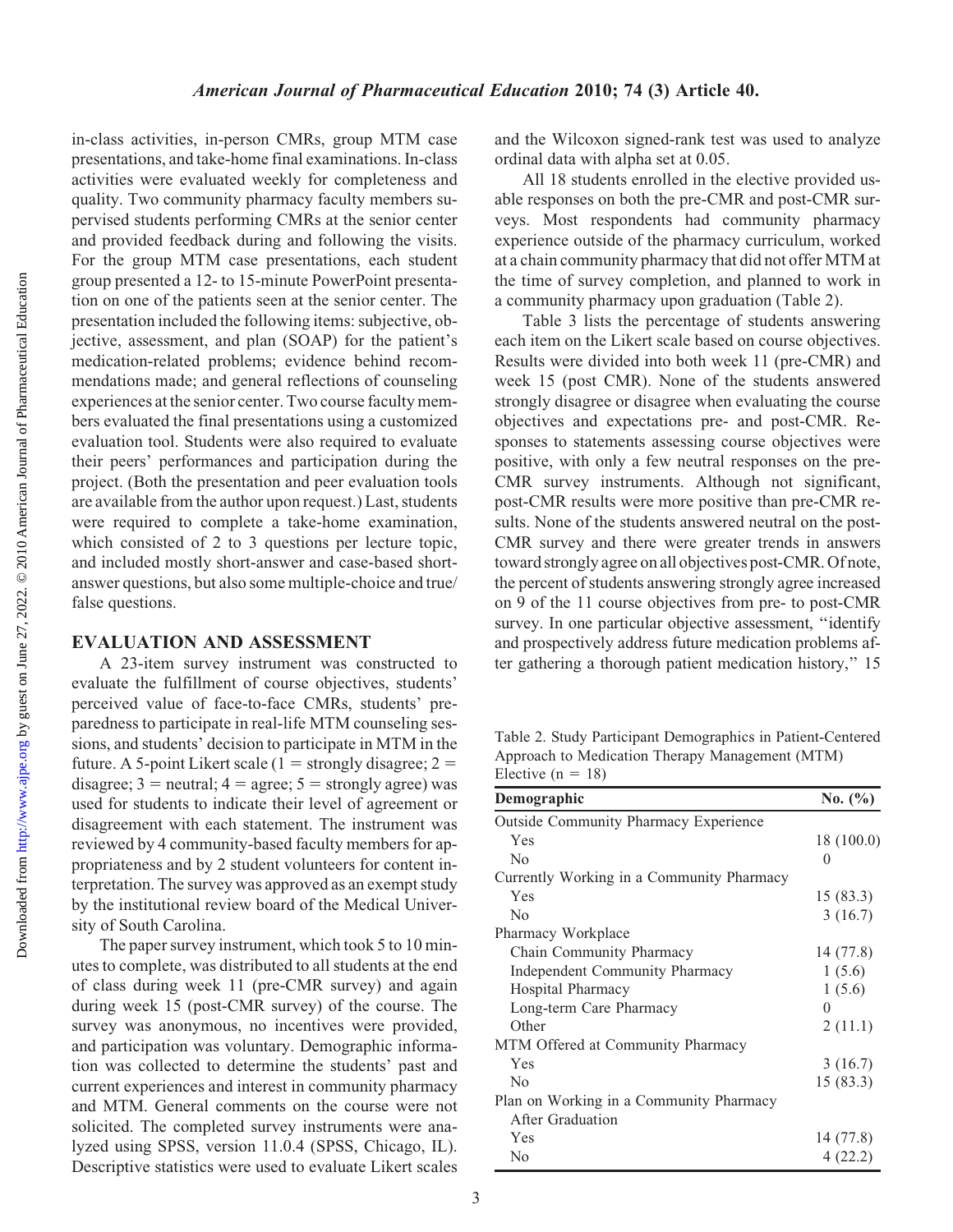# American Journal of Pharmaceutical Education 2010; 74 (3) Article 40.

|                                                                                                                                           |                | Pre-CMR Objectives Met, % |                 | Post-CMR Objectives Met, % |       |                 |
|-------------------------------------------------------------------------------------------------------------------------------------------|----------------|---------------------------|-----------------|----------------------------|-------|-----------------|
|                                                                                                                                           |                |                           | <b>Strongly</b> |                            |       | <b>Strongly</b> |
| <b>Course Objective</b>                                                                                                                   | <b>Neutral</b> | Agree                     | Agree           | <b>Neutral</b>             | Agree | Agree           |
| Differentiate between medication therapy<br>management (MTM) and OBRA '90<br>counseling requirements mandated by<br>pharmacy practice law | 11.1           | 33.3                      | 55.6            | $\theta$                   | 22.2  | 77.8            |
| Describe current examples of community<br>pharmacy-based MTM programs                                                                     | $\Omega$       | 50.0                      | 50.0            | $\boldsymbol{0}$           | 38.9  | 61.1            |
| Demonstrate the role of community<br>pharmacists during a medication therapy<br>review session                                            | $\theta$       | 16.7                      | 83.3            | $\overline{0}$             | 11.1  | 88.9            |
| Apply learned verbal communication skills<br>to patient counseling scenarios                                                              | $\theta$       | 38.9                      | 61.1            | $\overline{0}$             | 22.2  | 77.8            |
| Apply learned verbal communication skills<br>to provider communication scenarios                                                          | 5.6            | 55.6                      | 38.9            | $\overline{0}$             | 33.3  | 66.7            |
| Apply learned written communication skills<br>to patient counseling scenarios                                                             | $\theta$       | 44.4                      | 55.6            | $\overline{0}$             | 33.3  | 66.7            |
| Apply learned written communication skills<br>to provider communication scenarios                                                         | $\overline{0}$ | 50.0                      | 50.0            | $\boldsymbol{0}$           | 44.4  | 55.6            |
| Identify and prospectively address current<br>medication problems after gathering a<br>thorough patient medication history                | $\theta$       | 16.7                      | 83.3            | $\overline{0}$             | 16.7  | 83.3            |
| Identify and prospectively address future<br>medication problems after gathering a<br>thorough patient medication history                 | 5.6            | 44.4                      | 50.0            | $\overline{0}$             | 16.7  | 83.3            |
| Complete personal medication records                                                                                                      | 5.6            | 33.3                      | 61.1            | $\overline{0}$             | 22.2  | 77.8            |
| Develop medication action plans                                                                                                           | $\overline{0}$ | 22.2                      | 77.8            | $\theta$                   | 22.2  | 77.8            |

Table 3. Evaluation of Course Objectives on Survey in Patient-Centered Approach to Medication Therapy Management Elective  $(n = 18)$ 

Abbreviations: OBRA '90 = Omnibus Budget Reconciliation Act of 1990

students selected strongly agree on the post-CMR survey compared to only 9 students on the pre-CMR survey.

Survey results based on course expectations were similarly positive pre-CMR with a trend to even more positive answers post-CMR. More students selected strongly agree for each expectation statement post-CMR compared to pre-CMR. There was a significant improvement in one particular course expectation, ''This course better prepared me to practice medication therapy management in the community pharmacy setting" ( $p = 0.046$ ; Table 4).

#### DISCUSSION

A Patient-Centered Approach to MTM was an elective course offered to third-year pharmacy students enrolled on the Charleston campus of the SCCP. The course was designed to provide students with the knowledge and skills necessary for participating in MTM services. This study evaluated the effect the course had on pharmacy students' preparedness for providing MTM in the community setting.

One objective of the study was to evaluate the effect of a face-to-face CMR on students' perceptions of the course. After the face-to-face CMR, all 18 students either agreed or strongly agreed that taking the course allowed them to meet all course objectives. Some objectives had more positive results than others. More students felt strongly about being able to distinguish between MTM and the guidelines provided in the Omnibus Budget Reconciliation Act of 1990 (OBRA '90), apply verbal communication skills to counseling sessions, identify and address future medication problems, and complete a personal medication review post-CMR than pre-CMR. There was no significant difference in students' ability to meet course objectives pre- and post-CMR, suggesting that the course was effective in meeting all objectives before the face-to-face CMR took place.

During the in-class activities, a faculty member observed the students' work and provided verbal feedback. After the activity was completed in groups, 1 to 2 student groups were asked to share their work and/or perform the role-playing exercise for the entire class to stimulate class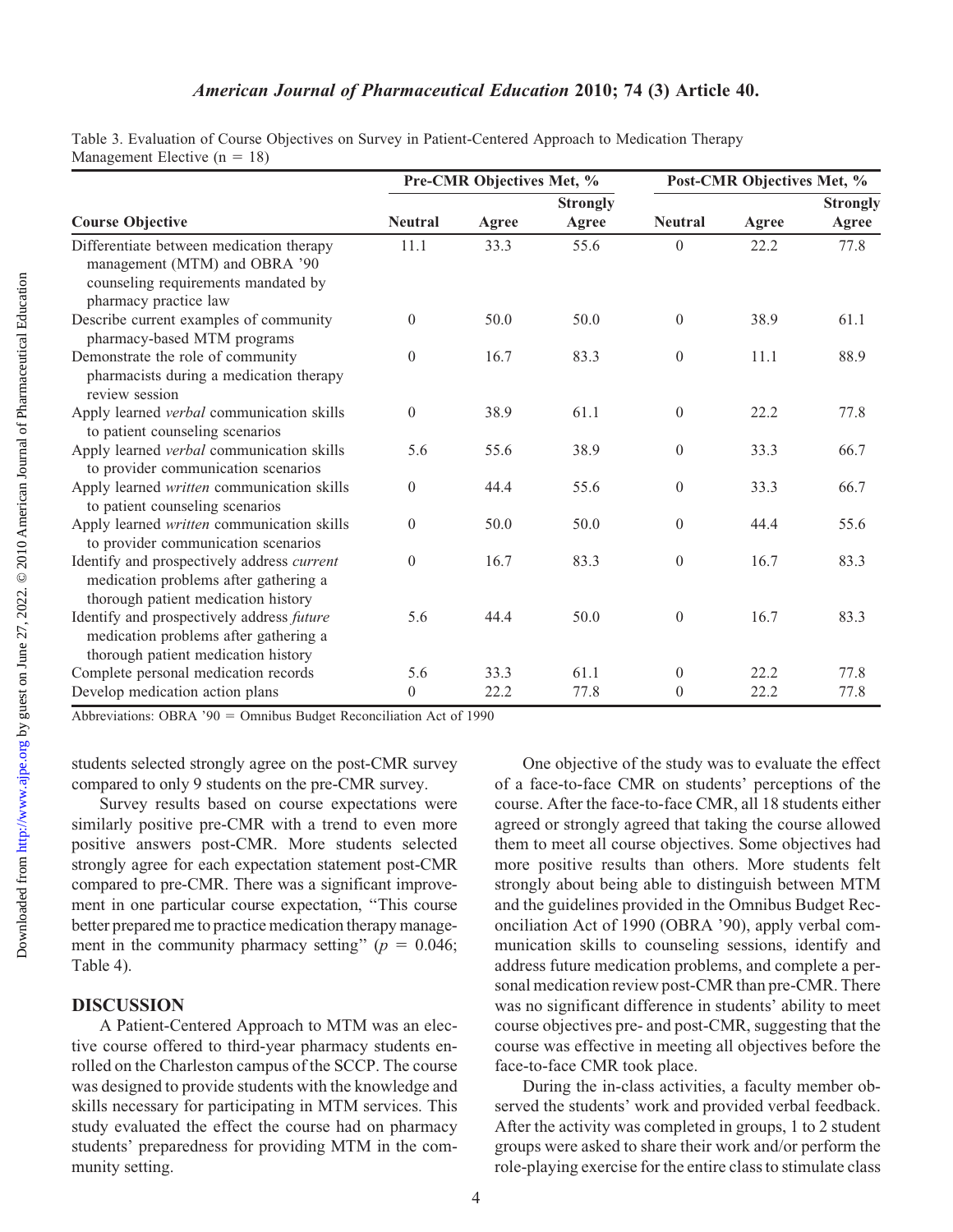|                                                                                                                                          |                | <b>Pre-CMR Expectations Met, %</b> |                          | Post-CMR Expectations Met, % |       |                          |
|------------------------------------------------------------------------------------------------------------------------------------------|----------------|------------------------------------|--------------------------|------------------------------|-------|--------------------------|
| <b>Expectations</b>                                                                                                                      | <b>Neutral</b> | Agree                              | <b>Strongly</b><br>Agree | <b>Neutral</b>               | Agree | <b>Strongly</b><br>Agree |
| This class was exactly what I expected                                                                                                   | 5.6            | 55.6                               | 38.9                     | $\left( \right)$             | 50.0  | 50.0                     |
| I enjoyed the structure and teaching style of<br>this course                                                                             | $\theta$       | 44.4                               | 55.6                     | $\theta$                     | 22.2  | 77.8                     |
| The structure and teaching style of this<br>course enhanced my learning experience                                                       | $\theta$       | 44.4                               | 55.6                     | $\theta$                     | 22.2  | 77.8                     |
| I would recommend the elective to other<br>pharmacy students                                                                             | $\theta$       | 22.2                               | 77.8                     | $\theta$                     | 11.1  | 88.9                     |
| The experience and knowledge gained from<br>this elective will help me succeed in<br>providing medication therapy management<br>services | $\theta$       | 38.9                               | 61.1                     | $\theta$                     | 16.7  | 83.3                     |
| This course better prepared me to practice<br>medication therapy management in the<br>community pharmacy setting <sup>a</sup>            | $\theta$       | 33.3                               | 66.7                     | $\theta$                     | 11.1  | 88.9                     |
| Upon graduation, I would like to work in a<br>setting where medication therapy<br>management is offered                                  | 11.1           | 44.4                               | 44.4                     | $\Omega$                     | 44.4  | 55.6                     |

Table 4. Evaluation of Class Expectations on Survey in Patient-Centered Approach to Medication Therapy Management Elective  $(n = 18)$ 

<sup>a</sup> Wilcoxon signed-rank test significant difference between Pre-CMR and Post-CMR responses ( $p = 0.046$ )

discussion and reinforce the learning objectives for that lecture. The in-class activities, such as role-playing, were designed specifically to develop students' communication and problem-solving skills, and may have been sufficient in meeting course objectives. This finding is important because some pharmacy schools may not have the resources available to provide real patients for student-provided MTM sessions.

Similar to the course objective responses, the majority of students either agreed or strongly agreed with the survey statements regarding their expectations of the course. The majority of the pre-CMR responses were not significant compared to the post-CMR responses, suggesting the in-class activities increased the students' satisfaction with the course. Interestingly, the face-to-face CMR did not increase the students' desire to work in a setting where MTM is offered. The lack of significant difference between pre- and post-CMR responses for this statement may have been due to the population surveyed. Third-year pharmacy students at the college had several different electives from which to choose, and that the students chose to enroll in this course suggested they had a desire to conduct MTM sessions prior to taking the course.

Before the face-to-face CMR, only 8 students strongly agreed with the statement that the course better prepared them to practice MTM in the community pharmacy setting. This was significant compared to 16 students who strongly agreed with that statement post-CMR, suggesting experience providing real-life MTM services improved students' confidence in providing MTM in the community setting. These results were consistent with research findings that pharmacists with MTM experience were significantly less likely to report barriers to MTM than pharmacists without MTM experience.<sup>15</sup> Pharmacists contracted with a Medicare Part D company to provide MTM also were significantly more comfortable with providing MTM services than pharmacists without a contract to provide MTM.<sup>19</sup> Pharmacists with direct patient care experience were better able to conduct medication therapy reviews, develop medication action plans, and intervene and/or refer on the patient's behalf than pharmacists without direct patient care experience.<sup>20</sup>

A strength in the design of the course was the incorporation of lecture, in-class active learning assignments, and interaction with real patients. Evidence suggests that patient simulation in pharmacy courses improves the learning experience for students.<sup>21</sup> Additional evidence suggests that pharmacy students prefer real-life patients over standardized patients.22 The ACPE recommends using real patients whenever possible.<sup>16</sup> Even though there was no significant difference between students' pre- and post-CMR responses regarding meeting course objectives, the results supported the incorporation of real-life MTM sessions in pharmacy courses.

There are limitations to this study that should be considered when interpreting the results. The course was offered only once, thus only 1 year of student responses is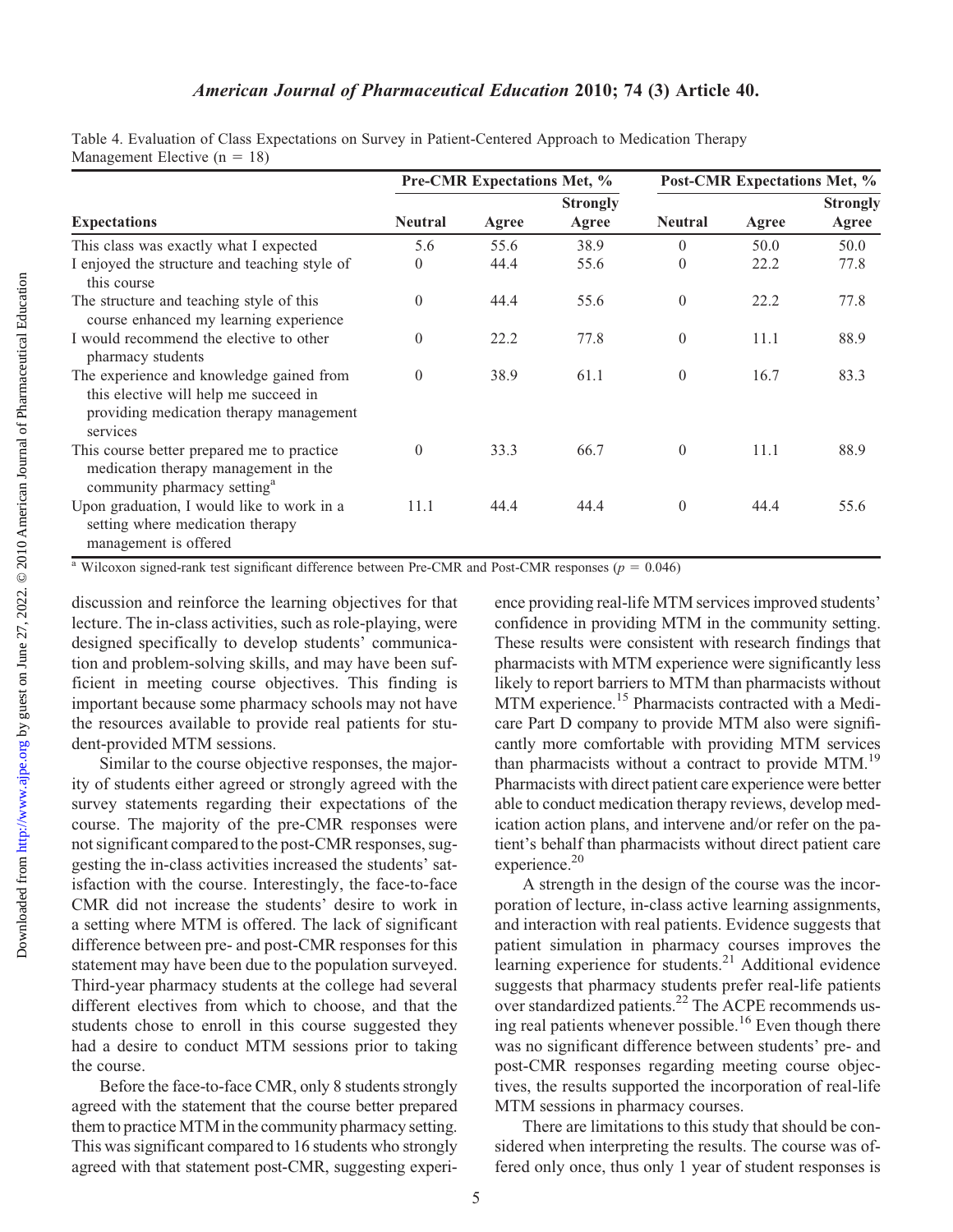Downloaded from

reported here. Also, only 18 students were enrolled the first year and some of the nonsignificant results may have been due to the limited number of students. After multiple offerings of the course, additional differences between pre- and post-CMR responses may become evident. The study investigators decided to publish results after only 1 course offering due to the lack of available literature on MTM in the pharmacy curriculum. Future evaluations of the course will need to address areas of improvement for the course to continue to be effective in preparing pharmacy students for MTMs. Also, research will need to be conducted post-course to determine if students continue to apply their MTM skills.

The objective of this study was not to evaluate students' preparedness to develop and implement MTM services. The college also offers another MTM elective, Medication Therapy Management, that is designed to prepare students to create and implement an MTM service, and covers topics such as barriers to implementation, reimbursement, and quality assurance. In addition, students enrolled in the course are required to write and present a business plan for an MTM service they develop. Future research will determine what effect the alternate course has on students' preparedness to develop and implement MTM services and evaluate the benefit of taking both MTM courses versus only 1 course, or none at all.

Since the survey instruments were administered near the end of the semester, the course's ability to meet objectives may not have been adequately evaluated. A significant difference may have been found if the survey instruments had been administered at the beginning and end of the course instead of before and after the face-toface CMR. The survey responses, however, suggest that the design of the course prior to the face-to-face CMR was sufficient to meet the course objectives. In fact, the face-to-face CMR may have enhanced several learning objectives. A larger study population may have identified differences not found with this study. Also, more significant results may have been found if student preparedness to conduct MTM was compared among students who took the elective and students who did not. Study investigators chose to survey only students enrolled to evaluate the effectiveness of the active-learning strategies.

Another limitation was the inability to offer this course to all pharmacy students at the South Carolina College of Pharmacy. SCCP has 2 campuses, one in Charleston, SC, and the other in Columbia, SC. During the study, the majority of courses were offered via video conferencing. For the first year, this elective was offered only on the Charleston campus. Offering the course via distance education technology may present several problems. In-class activities will have to be modified to accommodate the distance education platform, and a coordinator on the Columbia campus will have to find patients for the face-to-face CMR.

# **SUMMARY**

A medication therapy management elective, Patient-Centered Approach to MTM, provided students with the skills necessary to participate in MTM counseling sessions. Pharmacy students who completed the course expressed positive attitudes toward the elective. Overall, the students believed the course fulfilled its objectives prior to the face-to-face comprehensive medication review; however, conducting the real-life MTM session increased the students' preparedness to provide MTM services. Pharmacy faculty members should incorporate an MTM elective similar to this course into their curriculum to prepare their students for MTM in the community setting. If possible, actual patients should be used to provide students with experience conducting MTM counseling sessions.

# ACKNOWLEDGMENTS

We would like to thank Kristy Brittain, PharmD, for co-teaching the Patient-Centered Approach to MTM elective course in spring 2009, during the time this study was conducted.

#### **REFERENCES**

1. Ernst FR, Grizzle AJ. Drug-related morbidity and mortality: updating the cost-of-illness model. J Am Pharm Assoc. 2001;41(2): 192-199.

2. Bunting BA, Cranor CW. The Asheville Project: long-term clinical, humanistic, and economic outcomes of a community-based medication therapy management program for asthma. J Am Pharm Assoc. 2006;46(2):133-147.

3. Bunting BA, Smith BH, Sutherland SE. The Asheville Project; clinical and economic outcomes of a community-based long-term medication therapy management program for hypertension and dyslipidemia. J Am Pharm Assoc. 2008;48(1):23-31.

4. Cranor CW, Bunting BA, Christensen DB. The Asheville Project: long-term clinical and economic outcomes of a community pharmacy diabetes care program. J Am Pharm Assoc. 2003;43(2):173-184. 5. DaVanzo J, Dobson A, Koenig L. Medication therapy management services: a critical review. J Am Pharm Assoc. 2005;45(5):580-587. 6. Fera T, Bluml BM, Ellis WM, Schaller CW, Garrett DG. The Diabetes Ten City Challenge: interim clinical and humanistic outcomes of a multistate community pharmacy diabetes care program. J Am Pharm Assoc. 2008;48(2):181-190. 7. Touchette DR, Burns AL, Bough MA, Blackburn JC. Survey of medication therapy management programs under Medicare Part D. J Am Pharm Assoc. 2006;46(6):683-691. 8. Public Law 108-13. The Medicare Prescription Drug,

Improvement, and Modernization Act of 2003. HR 1. December 8, 2003. http://www.cms.hhs.gov/MMAUpdate/downloads/PL108- 173summary.pdf. Accessed February 17, 2010.